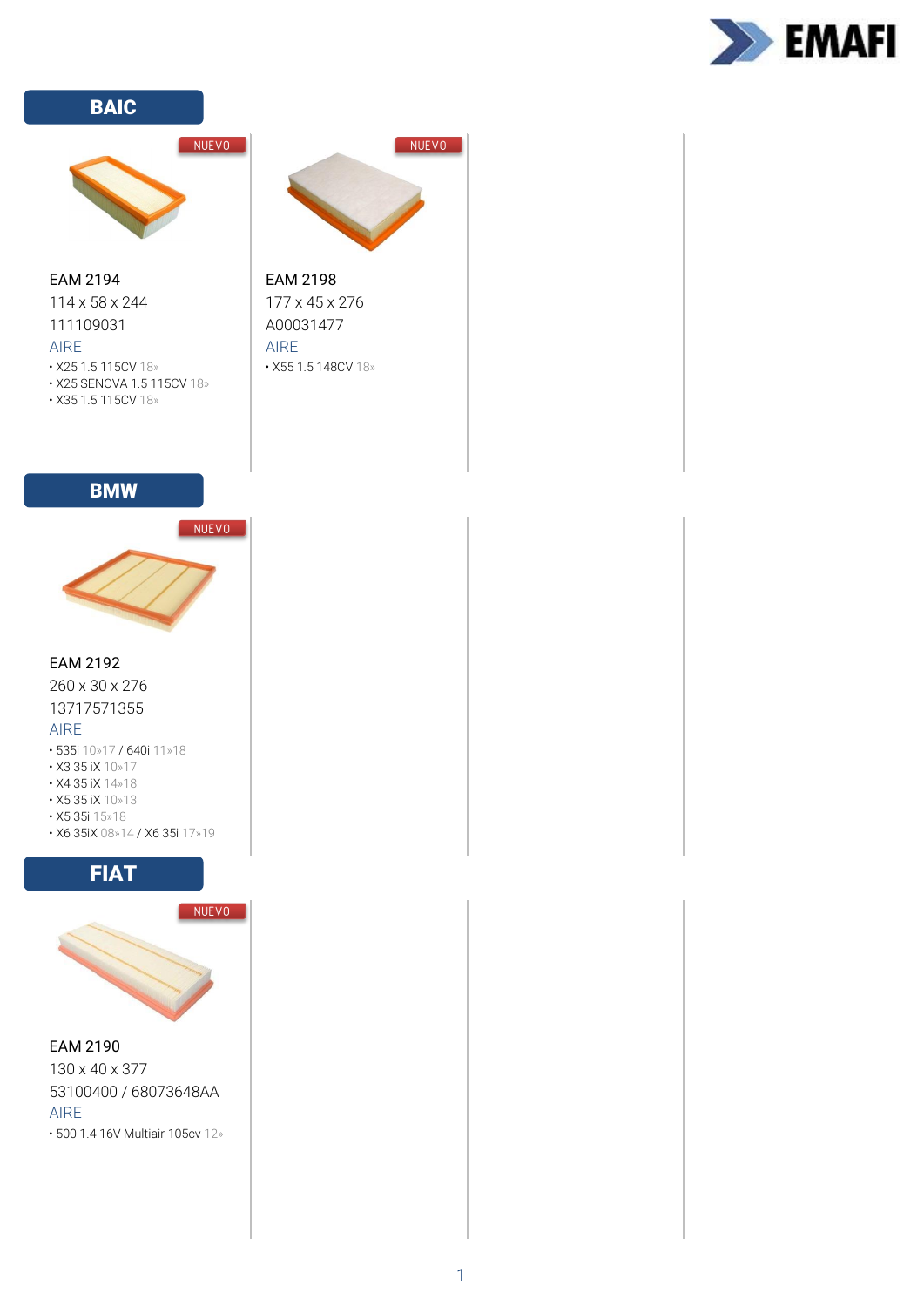

## **FORD**



# EAM 2196 EAM 2199

AIRE AIRE • RANGER RAPTOR 2.0 PANTHER BI-TURBO 213CV 20»





# 130 x 40 x 377 218 x 38 x 254 EB3G9601AA XS5X9601DA

- 
- KA I 1.0 RBT 99»08 • KA I 1.0i Tecno/Tatoo 00»
- KA I 1.6 Sport/StreetKA 02»08
- KA I 1.6 Tatoo Plus 01»02
- KA I 1.6i 8V MP3 02»08

# RENAULT



### EAM 2217 312 x 462 x 312 5001018011 / 20732726 AIRE

- MAGNUM 440.19 E-Tech 00»
- MIDLUM I 270.18 dCi 01»06
- MIDLUM II 220.8-14 DXi 06»
- MIDLUM II 300.12 DXi 12»
- PREMIUM DCi 320/370/HR420
- PREMIUM DXi HD370/HL380

# TOYOTA

NUEVO



EAM 2191 116 x 40 x 177 1780121060 AIRE

- COROLLA 1.6 16V HYBRID 20»
- H-CR 1.8 HYBRID ECVT HT 20»
- PRIUS NEW 1.8 98CV 16»